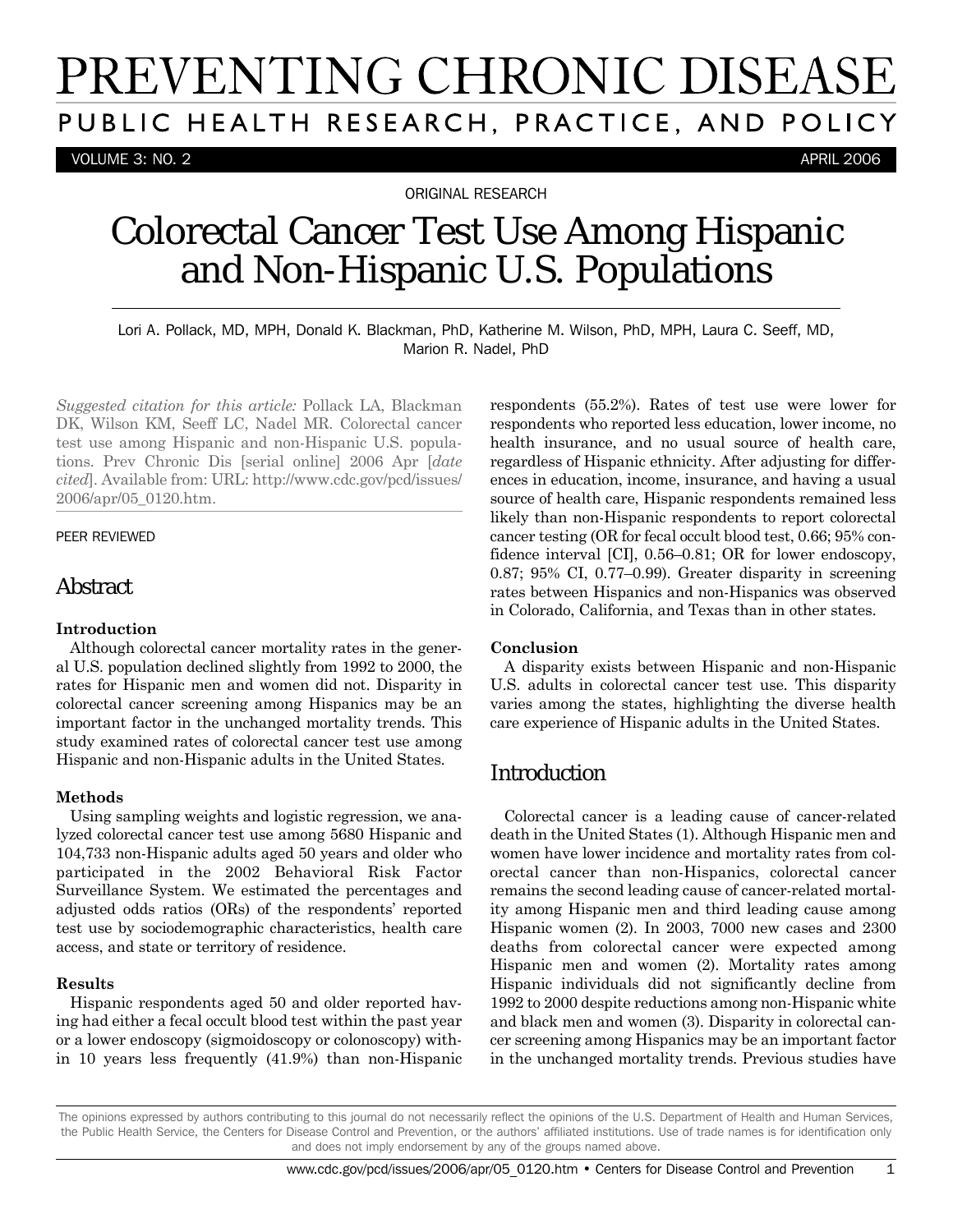shown that colorectal cancer screening rates are lower for Hispanic populations (4-8) and that Hispanic men and women are less likely to be diagnosed at an earlier stage than non-Hispanic whites (2).

Recommendations for colorectal cancer screening are that men and women of average risk begin regular screening at age 50 with one of the following: 1) an annual fecal occult blood test (FOBT), 2) a flexible sigmoidoscopy every 5 years, 3) a combination of FOBT annually with flexible sigmoidoscopy every 5 years, 4) a colonoscopy every 10 years, or 5) a double-contrast barium enema every 5 years (9-11). Supporting evidence for these screening tests is summarized in the recommendations from the United States Preventive Services Task Force (USPSTF) (12). Early detection and removal of precancerous polyps has been proven to prevent colorectal cancer incidence (13,14) and mortality (15). Several randomized controlled trials have demonstrated decreased colorectal cancer incidence (16) and mortality (17-19) through regular FOBT, and case-control studies have demonstrated the efficacy of sigmoidoscopy (20,21) and colonoscopy (13). Despite the effectiveness of screening, overall screening rates are low (22).

Identifying disparities in colorectal cancer testing among Hispanics could be useful in focusing interventions to reduce cancer mortality. The U.S. Hispanic population, representing 12.5% of the U.S. population, is heterogeneous, with each state having a unique composition of Hispanic subgroups and other demographic characteristics (23). Previous studies have examined colorectal cancer screening rates for Hispanic populations nationally (4-8) or within specific communities (24-28). However, comparisons of the results across communities are limited by differences in study design and questions (29). The Behavioral Risk Factor Surveillance System (BRFSS) is a national population-based survey of health behaviors designed with a standardized format to allow for state-based comparisons. A comparative analysis of colorectal cancer test use by Hispanic ethnicity across the United States and among states with large Hispanic populations has not been done previously.

We analyzed data from the 2002 BRFSS to estimate Hispanic-specific rates for receiving colorectal cancer tests. We determined national percentages and odds ratios (ORs) of Hispanic and non-Hispanic adults who reported having had colorectal cancer testing within recommended screening periods. We then examined state-specific test use rates among Hispanic adults in Puerto Rico and nine states that administered the survey in Spanish and had an adequate number of Hispanic respondents. Finally, to explore ethnic disparities within these states, we examined differences in the percentage of reported colorectal cancer test use between Hispanic and non-Hispanic respondents.

## Methods

The BRFSS is a national standardized, continuous random-digit–dial telephone survey begun in 1984 to monitor the behavioral risk factors associated with mortality and morbidity (30,31). The BRFSS is supported by the Centers for Disease Control and Prevention and conducted by all states, the District of Columbia, and three territories. The study population for the BRFSS includes civilian, noninstitutionalized adults aged 18 years and older with telephones. For the 2002 BRFSS, the median response rate, calculated according to procedures recommended by the Council of American Survey Research Organizations (CASRO) (32), was 58.3% (ranging from 42.2% in New Jersey to 82.6% in Minnesota). Poststratification weights by age, race, and sex of the state population account for the coverage of nonrespondents or ineligible households.

Respondents aged 50 years and older were asked questions about the use of tests that screen for colorectal cancer. Background knowledge of whether the respondent "ever heard of" the specific test was not assessed before asking about test use. The use of an FOBT was determined by asking, "A blood stool test is a test that may use a special kit at home to determine whether the stool contains blood. Have you ever had this test using a home kit?" If the respondent answered yes, the question was followed by, "How long has it been since you had your last blood test using a home kit?" Similarly, for sigmoidoscopy and colonoscopy, respondents were asked, "Sigmoidoscopy and colonoscopy are exams in which a tube is inserted in the rectum to view the bowel for signs of cancer or other health problems. Have you ever had either of these exams?" and "How long has it been since you had your last sigmoidoscopy or colonoscopy?"

Both sigmoidoscopy and colonoscopy are procedures that involve using a flexible, fiber-optic instrument (endoscope) to view the rectum and colon for abnormalities. Colonoscopy examines the entire colon, whereas sigmoidoscopy focuses on the lower third of the colon. In this

The opinions expressed by authors contributing to this journal do not necessarily reflect the opinions of the U.S. Department of Health and Human Services, the Public Health Service, the Centers for Disease Control and Prevention, or the authors' affiliated institutions. Use of trade names is for identification only and does not imply endorsement by any of the groups named above.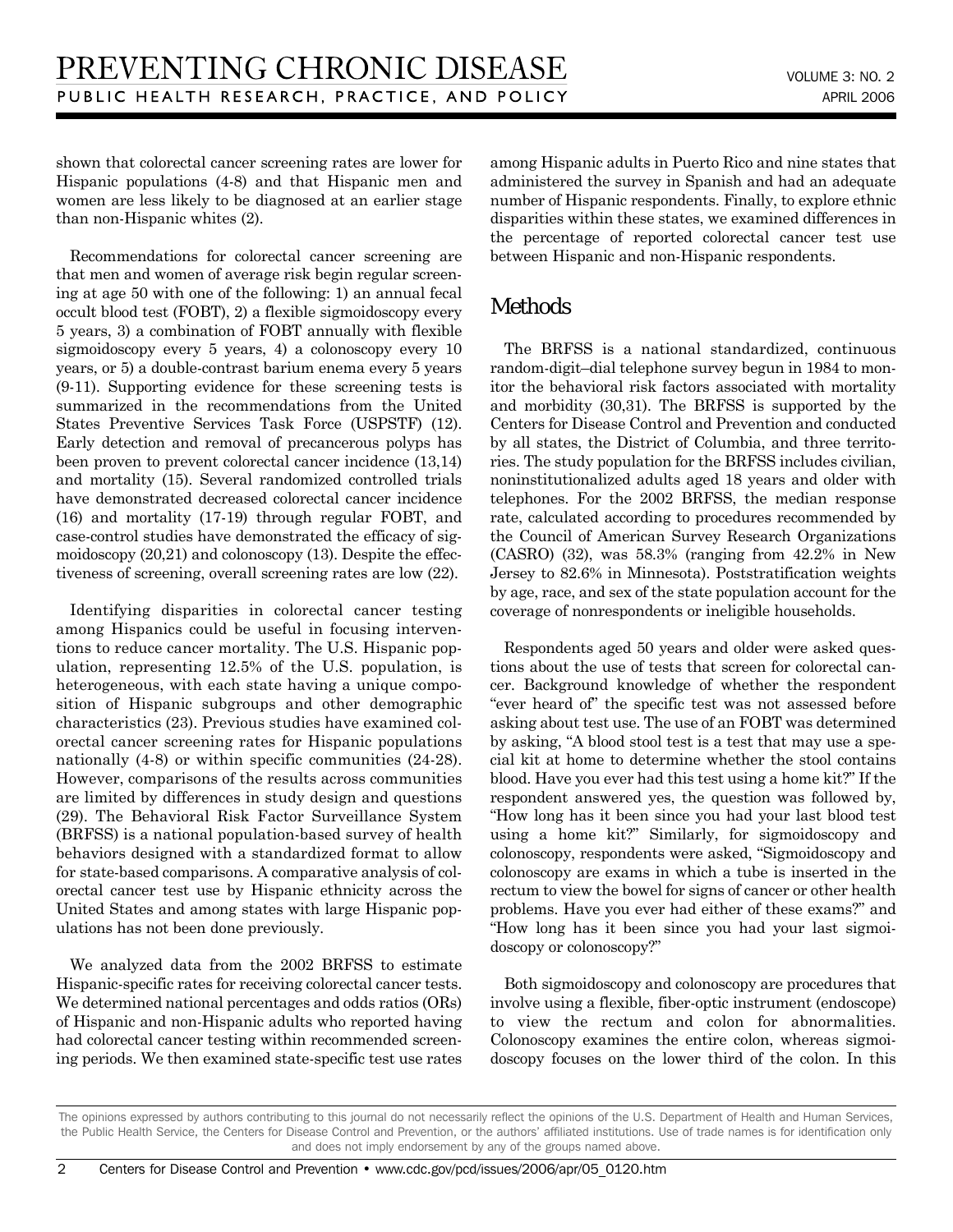report, we refer to both procedures collectively as *lower endoscopy*. BRFSS questions do not differentiate between sigmoidoscopy and colonoscopy. The recommended screening interval is every 10 years for colonoscopy and every 5 years for sigmoidoscopy; we defined reported use of lower endoscopy within the past 10 years as "within the recommended interval." Although the FOBT and lower endoscopy are tests that are commonly recommended for colorectal cancer screening (11), the BRFSS does not distinguish between testing used for screening and testing used for diagnostic purposes; therefore, we use the terms colorectal cancer *testing* and *test use* rather than *screening*.

Hispanic individuals are defined by the U.S. Census Bureau as individuals who indicate their origin as Mexican, Puerto Rican, Cuban, Central or South American, or other Hispanic origin (23). For the BRFSS, Hispanic ethnicity was determined by the question, "Are you Hispanic or Latino?" followed by questions about race. Because Hispanic ethnicity and race were separate questions, individuals reporting Hispanic ethnicity could be of any race. The BRFSS survey did not ask respondents to identify their Hispanic subgroup. Additional BRFSS variables used for this study include sex, age, highest grade of school completed (education), annual household income (income), having any kind of health care coverage (insurance), and having a personal doctor or health care provider (usual source of health care). All responses were self-reported.

The total number of 2002 BRFSS respondents aged 50 years and older in all states, territories, and the District of Columbia was 111,036. Of these respondents, 5680 identified themselves as Hispanic. Respondents who answered "Don't know/Not sure" or "Refused" to ever having had an FOBT (1.6%) or lower endoscopy (2.1%) were excluded. In addition, 1.2% of respondents were excluded because they were unsure or refused to answer questions about Hispanic ethnicity, education, insurance status, and usual source of care.

Statistical estimates were produced using SAS 8.02 (SAS Institute Inc, Cary, NC) and SUDAAN 7.5.3 (Research Triangle Institute, Research Triangle Park, NC). All data were weighted by age, sex, and race to reflect the population of each state. Percentages and 95% confidence intervals (CIs) were age-adjusted using 5-year age groups to standardize to the 2000 U.S. census. Using logistic regression, we calculated crude ORs and CIs for receiving recommended colorectal cancer testing, then adjusted the ORs for age, sex, race, Hispanic ethnicity, education, insurance, income, and having a usual source of care. The respondents who chose not to give information on income were grouped into an "unknown" category to be included in the logistic regression.

The state-specific analysis was limited to states and territories where the survey was administered in both Spanish and English and where there were at least 100 Hispanic respondents aged 50 or older. These states and territories were Arizona, California, Colorado, Florida, Massachusetts, New Jersey, New Mexico, New York, Puerto Rico, and Texas. Of the 5680 respondents who reported Hispanic ethnicity, 3808 (67%) lived in one of the included states. It was not possible to determine from national BRFSS survey data which language was used during the interview (33). Therefore, we could not separately analyze surveys completed in Spanish and surveys completed in English.

## **Results**

#### Colorectal cancer test use by Hispanic ethnicity

Among both Hispanic and non-Hispanic respondents, a higher percentage of respondents reported having had a lower endoscopy test than having had an FOBT ever and within the recommended screening intervals (Table 1). The estimated percentage of Hispanic respondents aged 50 and older who reported having had an FOBT within the past year was significantly lower (12.5%) than for non-Hispanic respondents (22.3%). This finding was also true for lower endoscopy within 10 years (36.2% for Hispanics compared with  $45.9\%$  for non-Hispanics) or either test within recommended intervals (41.9% for Hispanics compared with 55.2% for non-Hispanics).

#### Sociodemographic characteristics and health care access

A higher percentage of non-Hispanic men than women reported having received colorectal cancer testing, whereas there was no difference by sex observed for Hispanic respondents (Table 2). For non-Hispanics, FOBT or lower endoscopy test use increased by 10-year age groups then declined after age 80. For Hispanic respondents, reported use of FOBT increased with each 10-year age group until 80 years then declined, whereas use of lower endoscopy continued to increase in each age group without decline.

The opinions expressed by authors contributing to this journal do not necessarily reflect the opinions of the U.S. Department of Health and Human Services, the Public Health Service, the Centers for Disease Control and Prevention, or the authors' affiliated institutions. Use of trade names is for identification only and does not imply endorsement by any of the groups named above.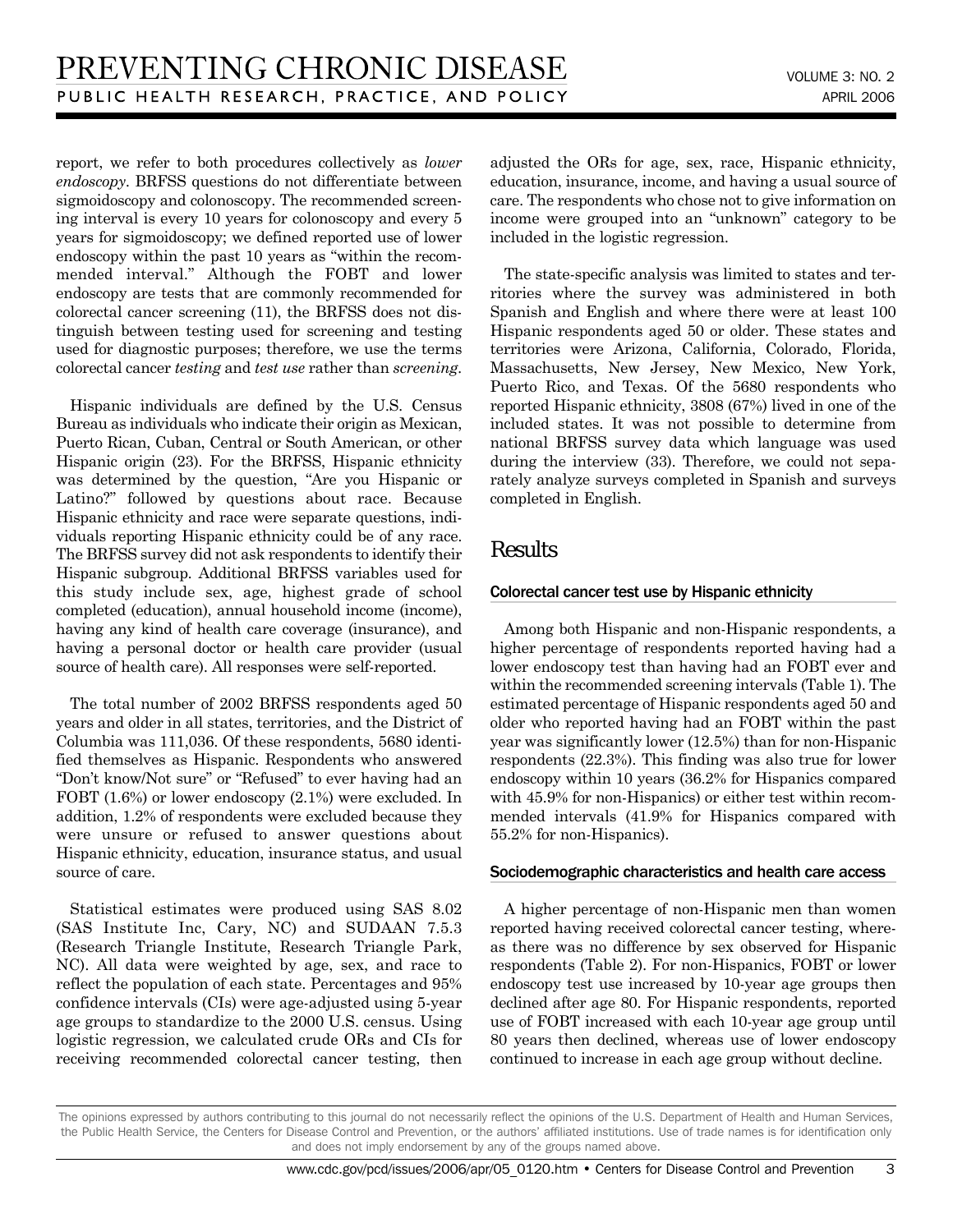Both non-Hispanic and Hispanic respondents who reported more education and a higher household income reported higher percentages of having had either an FOBT within 1 year or lower endoscopy within 10 years. Of note, the difference in the percentages of non-Hispanic and Hispanic respondents who reported lower endoscopy within 10 years was smallest among respondents in the highest income category. Respondents without insurance or without a usual source of care had the lowest percentage of reported colorectal cancer test use, regardless of ethnicity. Because of the small number of Hispanic respondents who were uninsured, the percentage for FOBT use within 1 year among this group could not be reported. The small number of respondents would lead to an unstable estimate. Among non-Hispanic respondents who reported no insurance and no usual source of care, the percentage of use of either colorectal cancer test within recommended intervals was 34.7% (data not shown).

#### Crude and adjusted ORs

Table 3 presents the adjusted ORs and CIs from a logistic regression analysis of having reported receiving an FOBT within the past year or a lower endoscopy within 10 years by ethnicity, education, insurance, and usual source of care. Crude ORs showed that respondents who reported less education, no health insurance, or no usual source of care were less likely to report receiving appropriate colorectal cancer testing for FOBT and lower endoscopy (data not shown). When adjusted to account for age, sex, race, education, income, insurance, and having a usual source of care, Hispanic respondents remained less likely than non-Hispanic respondents to report having had either test within recommended screening intervals.

#### Variations in colorectal cancer test use among Hispanic respondents

The percentage of Hispanic respondents aged 50 and older who reported an FOBT within the past year ranged from 8.5% in Texas to 24.1% in Massachusetts, and the percentage of Hispanic respondents who reported a lower endoscopy within the past 10 years ranged from 28.9% in Colorado to 47.1% in Massachusetts (Table 4). For receiving either test within the recommended period, Hispanic respondents in the Northeastern states (Massachusetts, New Jersey, and New York) had higher testing rates than Hispanic respondents in the Western states (Arizona, California, Colorado, and New Mexico). In Arizona, the



Figure. Age-adjusted percentage of Hispanic and non-Hispanic adults aged 50 years and older in selected states who reported receiving colorectal cancer screening (fecal occult blood test within past year, lower endoscopy within 10 years, or both) as recommended, Behavioral Risk Factor Surveillance System, 2002. Lines within bars represent 95% confidence intervals. Puerto Rico had too few non-Hispanic respondents to include in the comparison.

higher rates of overall reported test use (47.1%) is likely due to higher reported use of the FOBT. Among respondents living in Puerto Rico, such a small number reported ever having had an FOBT that a reliable estimate could not be given.

The Figure compares the percentages of respondents who reported receiving either an FOBT or a lower endoscopy within recommended screening intervals by Hispanic ethnicity. Percentages of Hispanic men and women who received recommended testing were generally lower than those of non-Hispanic individuals in each state evaluated, except for Massachusetts, where rates were similar. In contrast, there is a notably larger disparity between Hispanic and non-Hispanic groups in Colorado, California, and Texas than in the other states.

### **Discussion**

The results of this study confirm that, regardless of ethnicity, colorectal cancer test use among men and women aged 50 years and older is low compared with other well-known cancer screening tests (4-6,34). We estimate that 42% of Hispanic respondents reported having had the recommended colorectal cancer testing compared with 55% of non-Hispanic respondents. This finding of lower screening rates for Hispanic men and women than for

The opinions expressed by authors contributing to this journal do not necessarily reflect the opinions of the U.S. Department of Health and Human Services, the Public Health Service, the Centers for Disease Control and Prevention, or the authors' affiliated institutions. Use of trade names is for identification only and does not imply endorsement by any of the groups named above.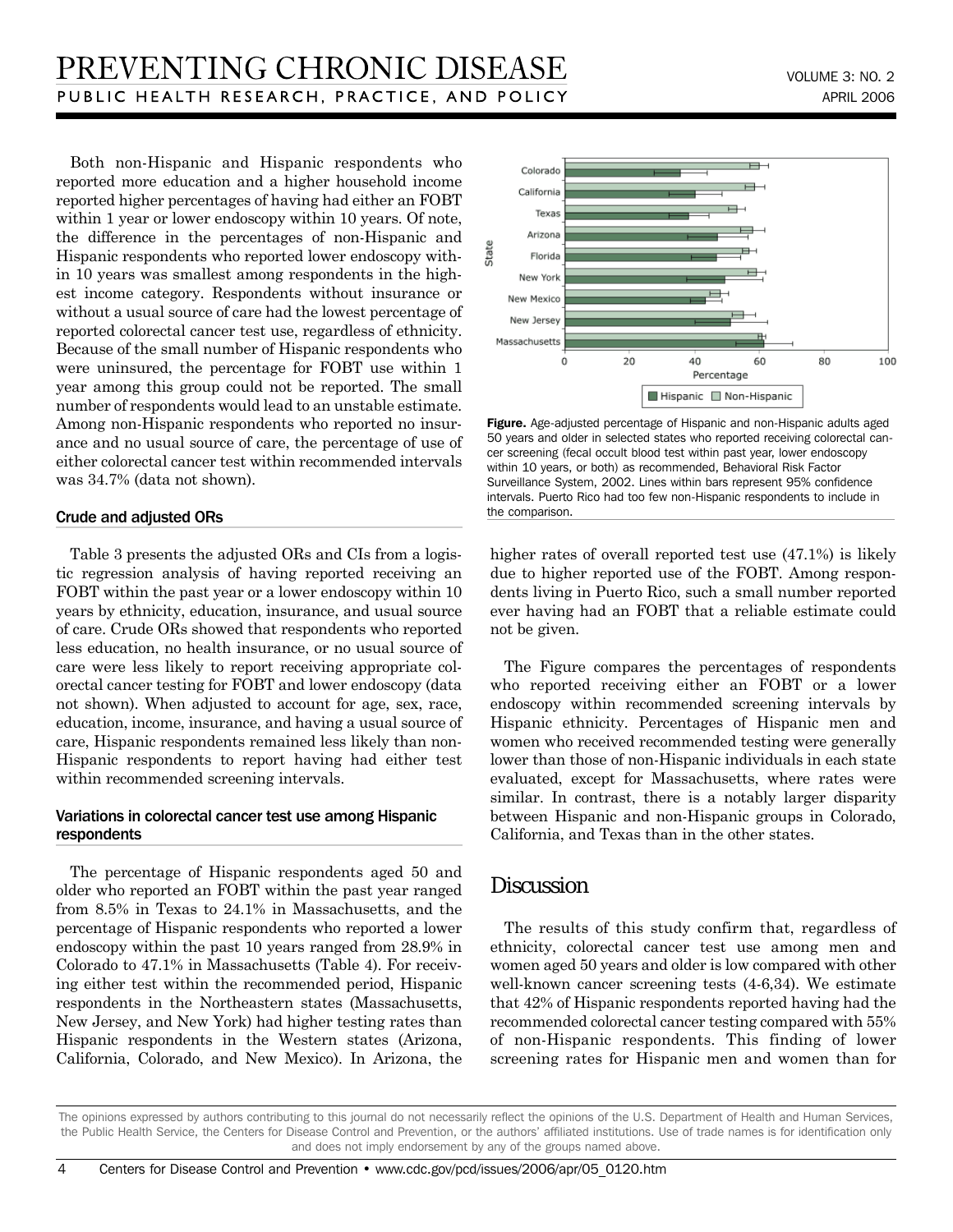non-Hispanic men and women is consistent with other studies (4-8,24-26,34,35). Despite the relation of education, income, insurance, and a usual source of care to reported test use, adjusting for these factors does not fully account for the lower percentage of reported colorectal cancer test use among Hispanics. The adjusted analysis suggests that there are factors beyond health care access that prevent Hispanic men and women from receiving colorectal cancer tests.

This study also shows that Hispanic colorectal cancer test use differs among states. Colorado, California, and Texas had low percentages of Hispanic respondents reporting recommended test use and a greater disparity in colorectal cancer testing between Hispanic and non-Hispanic respondents than other states. In Massachusetts and New Jersey, test use among Hispanic men and women was higher than other states, and the disparity between Hispanic and non-Hispanic respondents was less. For states that had too few Hispanic BRFSS respondents for this analysis, colorectal test use and disparities are unknown. Often, Hispanic populations are analyzed as a single group, and these state-specific differences are not apparent. In addition to variation among states, there may be variation within each state as well. For example, Coughlin et al suggested that Hispanic women living in counties along the U.S.–Mexico border, regardless of their state of residence, were less likely to receive breast and cervical cancer screening than Hispanic women in nonborder counties (36).

A factor that may account for state differences is the unique composition and culture of Hispanic subgroups in each state. In general, the Western states have an overall higher Hispanic proportion of the population and, in the Western United States, Hispanic individuals are more likely to be of Mexican descent than they are in the Northeast, which has Puerto Rican, South American, and Central American populations (23). Hispanic subgroups could not be reflected in this analysis because BRFSS respondents who reported Hispanic ethnicity were not asked to report their subgroup. However, a recent study of the 2000 National Health Interview Survey (NHIS) analyzed cancer screening among Latino subgroups. Similar to our results, Sheinfeld Gorin and Heck found that FOBT use among Hispanic populations was low (14%) (37). In the subgroup study, a higher percentage of Mexican and Puerto Rican respondents (15%–22%) reported FOBT use than Cuban, Dominican, Central American, or South American respondents (9%–11%) (37). The same study showed endoscopy use within 5 years was highest among Cuban respondents (25%) and lowest among Dominicans, Central Americans, and South Americans (14%) (37). Our finding that screening rates are lower in the Western states, where the predominate Hispanic subgroup is Mexican, contrasts with the NHIS findings that Mexican respondents were more likely to have an endoscopy within the past 5 years.

Understanding the individual influences of ethnicity, socioeconomic factors, and health care access on colorectal cancer test use is challenging. Previous studies cite the lack of a usual source of health care as the most consistent reason that Hispanic individuals are not being screened for colorectal and other cancers (38-40) and also indicate that Hispanic men and women who receive other prevention services are more likely to be screened regularly (7,8,24,27). This study demonstrated that men and women without a usual source of health care are less likely to receive recommended colorectal cancer testing. However, studies that have attempted to separate socioeconomic factors and health care access from ethnicity in different populations have had differing results. Two separate studies in Washington State and the San Francisco Bay area reported that fewer Hispanic men and women reported receiving colorectal cancer tests than non-Hispanic individuals, but the differences disappeared when they adjusted for health care access and education (24,28). In contrast, a study in Texas reported that Hispanic women were less likely than non-Hispanic women to have ever received colorectal cancer screening by FOBT after adjusting for similar socioeconomic factors (41). Our findings, which represent a larger, national population, support the latter study that Hispanic men and women remain less likely to be screened despite education, income, and health care access.

The BRFSS survey did not ask whether Hispanic respondents were born outside of the United States and, if so, time since immigration to the United States. Therefore, we were not able to assess the role of acculturation and language of BRFSS respondents in this study. Analyses of other national health behaviors surveys have shown acculturation to be associated with reduced colorectal cancer rates (7). However, the effect of acculturation and language on screening for cervical and breast cancer has not always been shown to be as significant as access factors (8,42).

The opinions expressed by authors contributing to this journal do not necessarily reflect the opinions of the U.S. Department of Health and Human Services, the Public Health Service, the Centers for Disease Control and Prevention, or the authors' affiliated institutions. Use of trade names is for identification only and does not imply endorsement by any of the groups named above.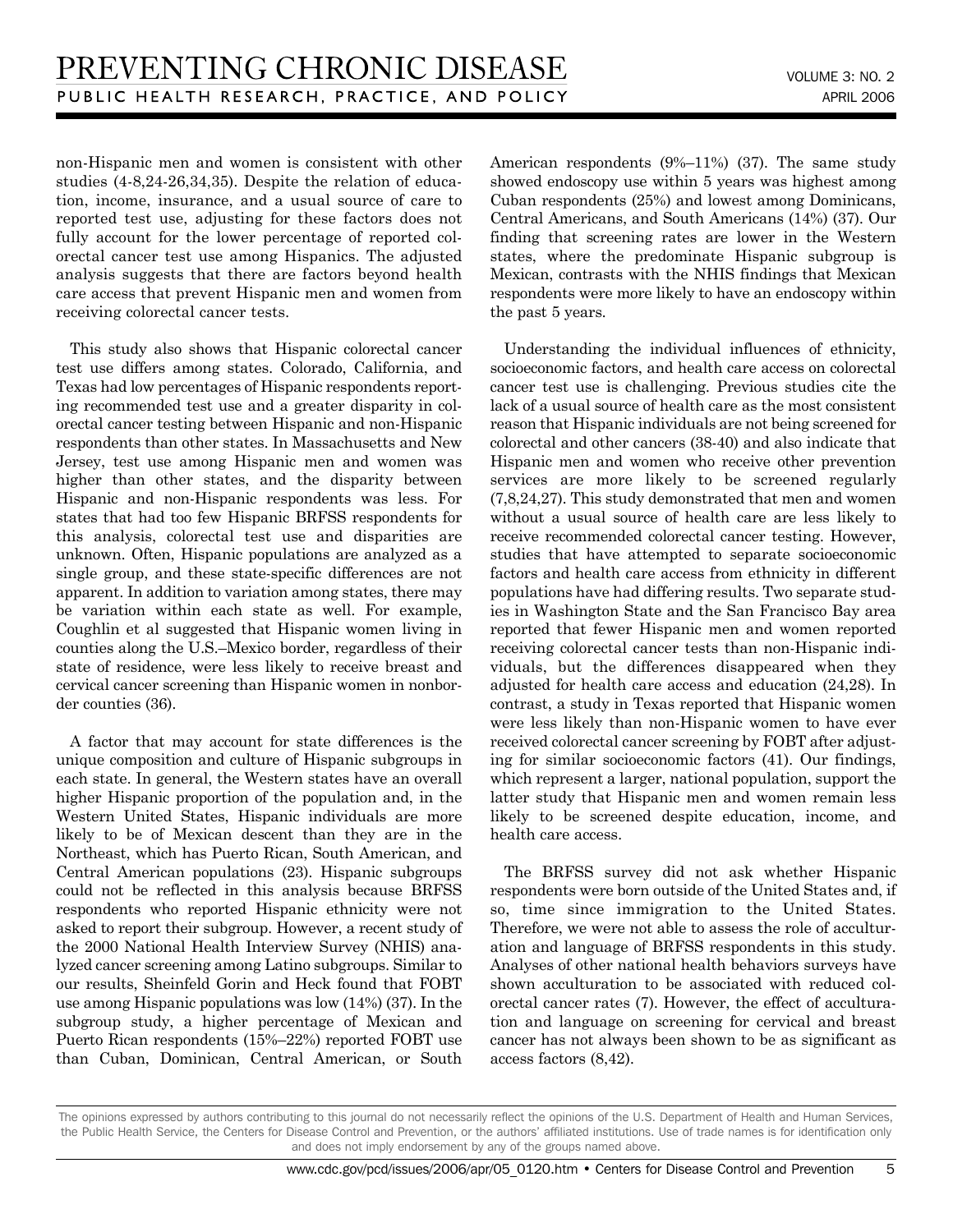There were several limitations to this study. Actual compliance with screening guidelines may be lower than percentages reported in this article. In our study, to fully capture the use of colonoscopy, having a lower endoscopy (which refers to both sigmoidoscopy and colonoscopy) "within 10 years" is considered to be within recommended screening intervals. With this definition, individuals who received sigmoidoscopy outside the recommended 5-year screening interval but within 10 years were considered compliant with screening guidelines. In addition, there was no way to differentiate between tests done for screening purposes and tests performed for diagnostic purposes. Also, the use of a double-contrast barium enema, an acceptable but less often recommended choice (43), was not available from the BRFSS survey. Comparisons of the rates in this report with other colorectal cancer screening studies must be made with caution because the time frame used for having received screening varies (29); some studies have examined whether respondents have ever been tested, while other studies have asked respondents about tests administered within the time frame of screening guidelines.

Telephone survey data are limited by several factors. The response rate to the 2002 BRFSS was 58%. Low response rates may bias results by selecting a unique population that differs from the general population in health care access, use, and beliefs. Despite this low response rate, BRFSS data have been shown to be valid and reliable when compared with other national surveys, and bias in demographic characteristics of respondents in BRFSS data was not associated with response rate (44). Additionally, the BRFSS excludes individuals who do not have household telephones and households that use a cellular phone exclusively. Low-income Hispanic households are less likely to own telephones than other low-income households (45) and may be underrepresented. Some Hispanic respondents may have experienced linguistic barriers to understanding the survey questions or may have answered the questions without having been familiar with the colorectal cancer tests. The U.S. Census Bureau estimates that more than one third of the more than 21 million people aged 18 and older who speak Spanish at home reported that they spoke English "not well" or "not at all" (46).

Responses were self-reported. The BRFSS questions did not ascertain whether the respondents had "ever heard of" the colorectal cancer test of interest. Despite previous studies, which have shown moderate and good concordance between self-reported colorectal cancer testing when validated with medical records (47,48), cognitive testing has shown that respondents have difficulty comprehending colorectal cancer questions because they often do not recognize or understand particular colorectal cancer tests (49). In this study, the responses were not validated, and respondents may not have been familiar with the test, may have felt a positive response was socially desirable, or both (29).

Colorectal cancer test use is estimated to be lower among Hispanic than non-Hispanic adults. Differences in test use cannot be fully explained by education, income, and health care access because, after adjusting for these factors, Hispanic men and women remain less likely to report having had colorectal cancer testing at recommended intervals. Certain Western states had a large disparity between the percentages of Hispanic and non-Hispanic test use, whereas Northeastern states had similar percentages of use. Regardless of the differing degrees of disparities, increasing awareness of and access to colorectal cancer screening among Hispanics is needed. The differences in colorectal cancer test use among states call attention to the diverse health care experience of Hispanic adults in the United States. Future studies that explore the reasons for differences in test use among Hispanic communities may highlight effective programs and practices that encourage increased screening.

## Acknowledgments

The data used in this report were contributed by state BRFSS coordinators.

## Author Information

Corresponding Author: Lori A. Pollack, MD, MPH, Division of Cancer Prevention and Control, National Center for Chronic Disease Prevention and Health Promotion, Centers for Disease Control and Prevention, 4770 Buford Hwy NE, Mail Stop K-55, Atlanta, GA 30341. Telephone: 770-488-3181. E-mail: lpollack@cdc.gov.

Author Affiliations: Donald K. Blackman, PhD, Katherine M. Wilson, PhD, MPH, Laura C. Seeff, MD, Marion R. Nadel, PhD, Division of Cancer Prevention and Control, Epidemiology and Applied Research Branch,

The opinions expressed by authors contributing to this journal do not necessarily reflect the opinions of the U.S. Department of Health and Human Services, the Public Health Service, the Centers for Disease Control and Prevention, or the authors' affiliated institutions. Use of trade names is for identification only and does not imply endorsement by any of the groups named above.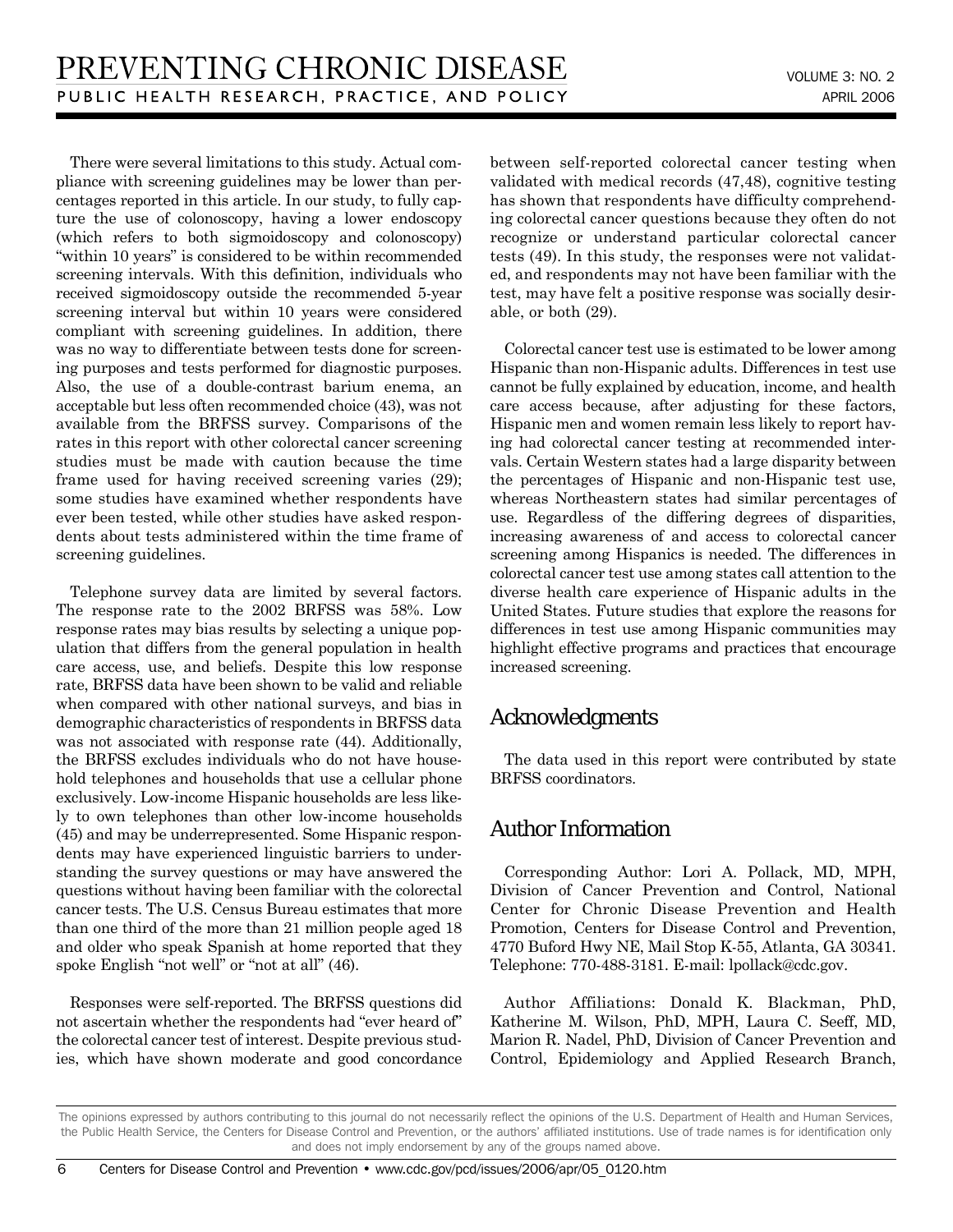National Center for Chronic Disease Prevention and Health Promotion, Centers for Disease Control and Prevention, Atlanta, Ga.

## References

- 1. American Cancer Society. Cancer facts and figures, 2005. Atlanta (GA): American Cancer Society; 2005.
- 2. O Brien K, Cokkindies V, Jemal A, Cardinez CJ, Murray T, Samuels A, et al. Cancer statistics for Hispanics, 2003. CA Cancer J Clin 2003;53:208-26.
- 3. Ries LAG, Eisner MP, Kosary CL, editors. SEER cancer statistics review, 1975-2000, table VI-14 [Internet]. Bethesda (MD): National Cancer Institute; 2003 [cited 2004 Jul 20]. Available from: URL: http://seer.cancer.gov/csr/1975\_2000.
- 4. Seeff LC, Shapiro JA, Nadel MR. Are we doing enough to screen for colorectal cancer? Findings from the 1999 Behavioral Risk Factor Surveillance System. J Fam Pract 2002;51:761-6.
- 5. Nadel MR, Blackman DK, Shapiro JA, Seeff LC. Are people being screened for colorectal cancer as recommended? Results from the National Health Interview Survey. Prev Med 2002;35:199-206.
- 6. Shapiro JA, Seeff LC, Nadel MR. Colorectal cancerscreening tests and associated health behaviors. Am J Prev Med 2001;21:132-7.
- 7. Swan J, Breen N, Coates RJ, Rimer BK, Lee NC. Progress in cancer screening practices in the United States: results from the 2000 National Health Interview Survey. Cancer 2003;97:1528-40.
- 8. Zambrana RE, Breen N, Fox SA, Gutierrez-Mohamed ML. Use of cancer screening practices by Hispanic women: analyses by subgroup. Prev Med 1999;29:466- 77.
- 9. Smith RA, Cokkinides V, von Eschenbach AC, Levin B, Cohen C, Runowicz CD, et al; American Cancer Society. American Cancer Society guidelines for the early detection of cancer. CA Cancer J Clin 2002;52:8- 22.
- 10. U.S. Preventive Services Task Force. Guide to clinical preventive services, 2nd ed. Alexandria (VA): International Medical Publishing; 1996. p. 89-103.
- 11. Winawer S, Fletcher R, Rex D, Bond J, Burt R, Ferrucci J, et al. Colorectal cancer screening and surveillance: clinical guidelines and rationale — update based on new evidence. Gastroenterology 2003;124:544-60.
- 12. Pignone M, Rich M, Teutsch SM, Berg AO, Lohr KN. Screening for colorectal cancer in adults at average risk: a summary of the evidence for the U.S. Preventive Services Task Force. Ann Intern Med 2002;137:132-41.
- 13. Muller AD, Sonnenberg A. Prevention of colorectal cancer by flexible endoscopy and polypectomy. A casecontrol study of 32,702 veterans. Ann Intern Med 1995;123:904-10.
- 14. Winawer SJ, Zauber AG, Ho MN, O Brien MJ, Gottlieb LS, Sternberg SS, et al. Prevention of colorectal cancer by colonoscopic polypectomy. The National Polyp Study Workgroup. New Engl J Med 1993;329:1977-81.
- 15. Muller AD, Sonnenberg A. Protection by endoscopy against death from colorectal cancer. A case-control study among veterans. Arch Intern Med 1995;155:1741-8.
- 16. Mandel JS, Church TR, Bond JH, Ederer F, Geisser MS, Mongin SJ, et al. The effect of fecal occult-blood screening on the incidence of colorectal cancer. New Engl J Med 2000;343:1603-7.
- 17. Hardcastle JD, Chamberlain JO, Robinson MH, Moss SM, Amar SS, Balfour TW, et al. Randomised controlled trial of faecal-occult-blood screening for colorectal cancer. Lancet 1996;348:1472-7.
- 18. Kronborg O, Fenger C, Olsen J, Jorgensen OD, Sondergaard O. Randomised study of screening for colorectal cancer with faecal-occult-blood test. Lancet 1996;348:1467-71.
- 19. Mandel JS, Bond JH, Church TR, Snover DC, Bradley GM, Schuman LM, et al. Reducing mortality from colorectal cancer by screening for fecal occult blood: Minnesota Colon Cancer Control Study. New Engl J Med 1993;328:1365-71.
- 20. Newcomb PA, Norfleet RG, Storer BE, Surawicz TS, Marcus PM. Screening sigmoidoscopy and colorectal cancer mortality. J Natl Cancer Inst 1992;84:1572-5.
- 21. Selby JV, Friedman GD, Quesenberry CP Jr, Weiss NS. A case-control study of screening sigmoidoscopy and mortality from colorectal cancer. New Engl J Med 1992;326:653-7.
- 22. Centers for Disease Control and Prevention. Colorectal cancer test use among persons aged  $>$  or  $=$  50 years — United States, 2001. MMWR Morb Mortal Wkly Rep 2003;52:193-6.
- 23. Guzman B. The Hispanic population: Census 2000 brief. Washington (DC): U.S. Census Bureau; 2001.
- 24. Thompson B, Coronado GD, Solomon CC, McClerran DF, Neuhouser ML, Feng Z. Cancer prevention behav-

The opinions expressed by authors contributing to this journal do not necessarily reflect the opinions of the U.S. Department of Health and Human Services, the Public Health Service, the Centers for Disease Control and Prevention, or the authors' affiliated institutions. Use of trade names is for identification only and does not imply endorsement by any of the groups named above.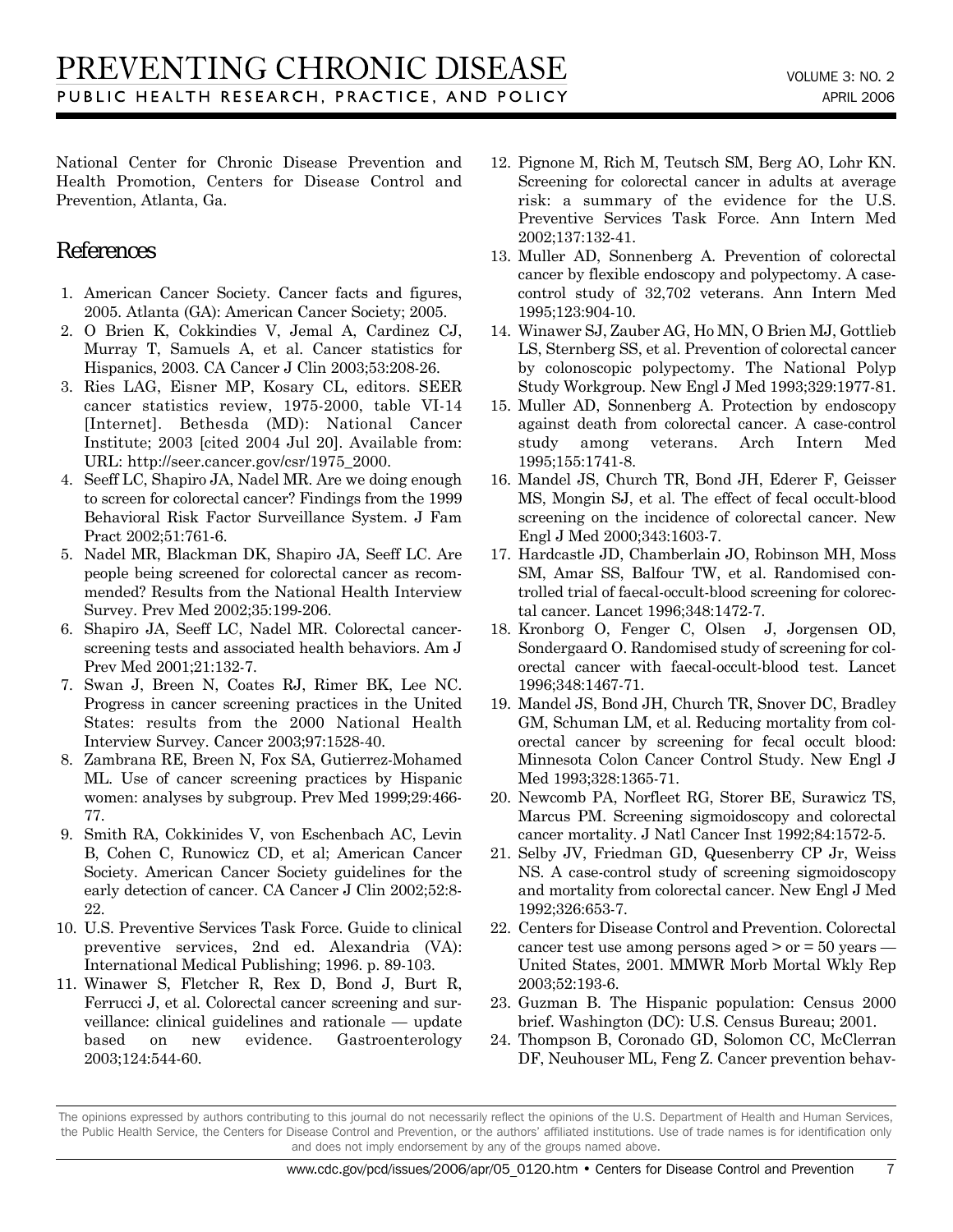iors and socioeconomic status among Hispanics and non-Hispanic whites in a rural population in the United States. Cancer Causes Control 2002;13:719-28.

- 25. Winkleby MA, Snider J, Davis B, Jennings MG, Ahn DK. Cancer-related health behaviors and screening practices among Latinos: findings from a community and agricultural labor camp survey. Ethn Dis 2003;13:376-86.
- 26. Babey SH, Ponce NA, Etzioni DA, Spencer BA, Brown R. Cancer screening in California: racial and ethnic disparities persist. Los Angeles (CA): UCLA Center for Health Policy Research; 2003.
- 27. Mandelblatt JS, Gold K, O Malley AS, Taylor K, Cagney K, Hopkins JS, et al. Breast and cervix cancer screening among multiethnic women: role of age, health, and source of care. Prev Med 1999;28:418-25.
- 28. Perez-Stable EJ, Sabogal F, Otero-Sabogal R. Use of cancer-screening tests in the San Francisco Bay area: comparison of Latinos and Anglos. J Natl Cancer Inst Monogr 1995;18:147-53.
- 29. Vernon SW, Briss PA, Tiro JA, Warnecke RB. Some methodologic lessons from cancer screening research. Cancer 2004;101(5 Suppl):1131-45.
- 30 Centers for Disease Control and Prevention. Behavioral Risk Factor Surveillance System Survey questionnaire. Atlanta (GA): U.S. Department of Health and Human Services, Centers for Disease Control and Prevention; 2002.
- 31. Ahluwalia IB, Mack KA, Murphy W, Mokdad AH, Bales VS. State-specific prevalence of selected chronic disease-related characteristics — Behavioral Risk Factor Surveillance System, 2001. MMWR Surveill Summ 2003;52:1-80.
- 32. Council of American Survey Research Organizations (CASRO). Report of the CASRO Completion Rates Task Force. New York: Audits and Surveys Company, Inc; 1982.
- 33. Centers for Disease Control and Prevention. Behavioral Risk Factor Surveillance System 2002 technical information and data [Internet]. Atlanta (GA): U.S. Department of Health and Human Services, Centers for Disease Control and Prevention; 2003 [cited 2004 Jul]. Available from: URL: http://www.cdc.gov/brfss/technical\_infodata/ surveydata/2002.htm.
- 34. American Cancer Society. Cancer prevention & early detection, Atlanta (GA): American Cancer Society; 2002. p. 26-33.
- 35. Ioannou GN, Chapko MK, Dominitz JA. Predictors of

colorectal cancer screening participation in the United States. Am J Gastroenterol 2003;98:2082-91.

- 36. Coughlin SS, Uhler RJ, Richards T, Wilson KM. Breast and cervical cancer screening practices among Hispanic and non-Hispanic women residing near the United States–Mexico border, 1999-2000. Fam Community Health 2003;26:130-9.
- 37. Sheinfeld Gorin S, Heck JE. Cancer screening among Latino subgroups in the United States. Prev Med. Forthcoming.
- 38. Corbie-Smith G, Flagg, EW, Doyle JP, O Brien MA. Influence of usual source of care on differences by race/ethnicity in receipt of preventive services. J Gen Intern Med 2002;17:458-64.
- 39. Gordon NP, Rundall TG, Parker L. Type of health care coverage and the likelihood of being screened for cancer. Med Care 1998;36:636-45.
- 40. Vitullo MW, Taylor AK. Latino adults' health insurance coverage: an examination of Mexican and Puerto Rican Subgroup Differences. J Health Care Poor Underserved 2002;13(4):504-25.
- 41. Tortolero-Luna G, Glober GA, Villarreal R, Palos G, Linares A. Screening practices and knowledge, attitudes, and beliefs about cancer among Hispanic and non-Hispanic white women 35 years old or older in Nueces County, Texas. J Natl Cancer Inst Monogr 1995;18:49-56.
- 42. Suarez L. Pap smear and mammogram screening in Mexican-American women: the effects of acculturation. Am J Public Health 1994;84:742-6.
- 43. Klabunde CN, Frame PS, Meadow A, Jones E, Nadel M, Vernon SW. A national survey of primary care physicians colorectal cancer screening recommendations and practices. Prev Med 2003;36:352-62.
- 44. Mokdad AH, Stroup DF, Giles WH. Public health surveillance for behavioral risk factors in a changing environment. Recommendations from the Behavioral Risk Factor Surveillance Team. MMWR Recomm Rep 2003;52:1-12.
- 45. National Telecommunication Information Administration. Falling through the net: defining the digital divide. Washington (DC): U.S. Department of Commerce; 2000. p. 13.
- 46. U.S. Census Bureau. 2001 supplementary survey summary, table P035. Age by language spoken at home by ability to speak English for the population 5 years and over. Washington (DC): American Community Survey Office; 2002.
- 47. Baier M, Calonge N, Cutter G, McClatchey M,

The opinions expressed by authors contributing to this journal do not necessarily reflect the opinions of the U.S. Department of Health and Human Services, the Public Health Service, the Centers for Disease Control and Prevention, or the authors' affiliated institutions. Use of trade names is for identification only and does not imply endorsement by any of the groups named above.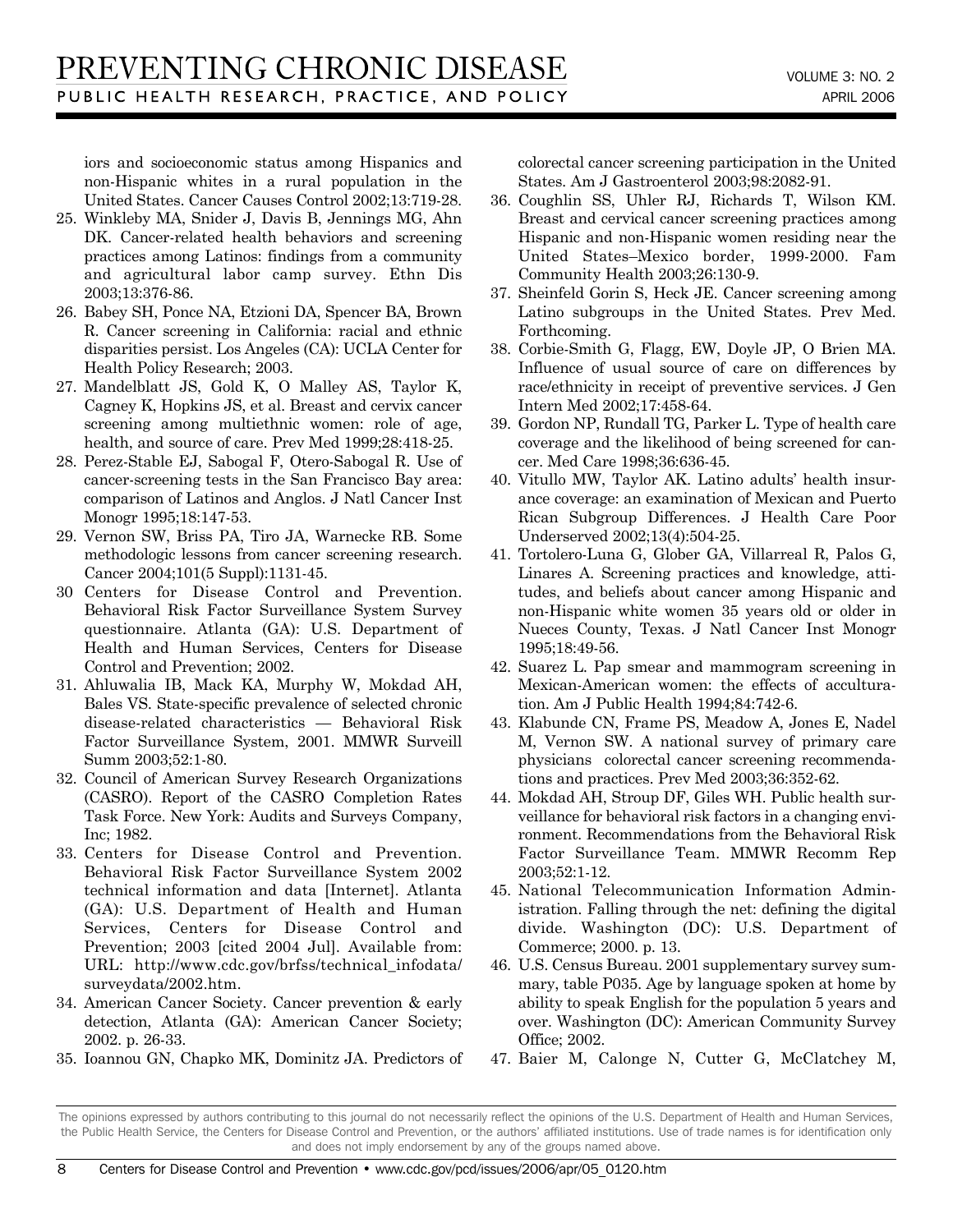Schoentgen S, Hines S, et al. Validity of self-reported colorectal cancer screening behavior. Cancer Epidemiol Biomarkers Prev 2000;9:229-32.

- 48. Mandelson MT, LaCroix AZ, Anderson LA, Nadel MR, Lee NC. Comparison of self-reported fecal occult blood testing with automated laboratory records among older women in a health maintenance organization. Am J Epidemiol 1999;150:617-21.
- 49. Vernon SW, Meissner H, Klabunde C, Rimer BK, Ahnen DJ, Bastani R, et al. Measures for ascertaining use of colorectal cancer screening in behavioral, health services, and epidemiologic research. Cancer Epidemiol Biomarkers Prev 2004;13(6):898-905.

## Tables

Table 1. Percentage<sup>a</sup> of Respondents Aged 50 Years and Older (N = 110,413) Who Reported Receiving Colorectal Cancer Tests, Ever and Within Recommended Screening Periods, by Test Type, Behavioral Risk Factor Surveillance System, 2002

| <b>Test Type</b>                                         | All Respondents, %<br>$(95\% \text{ Cl}^{\text{b}})$ | <b>Non-Hispanic</b><br><b>Respondents, %</b><br>$(95\% \text{ Cl}^{\text{b}})$ | <b>Hispanic</b><br><b>Respondents, %</b><br>$(95\% \text{ Cl}^{\text{b}})$ |
|----------------------------------------------------------|------------------------------------------------------|--------------------------------------------------------------------------------|----------------------------------------------------------------------------|
| FOBT <sup>C</sup> ever                                   | 45.1 (44.6-45.6)                                     | 47.2 (46.7-47.7)                                                               | 21.7 (19.3-24.1)                                                           |
| Lower endoscopy ever                                     | 49.2 (48.7-49.7)                                     | 50.1 (49.6-50.6)                                                               | 39.9 (37.1-42.7)                                                           |
| FOBT or lower endoscopy ever                             | 65.8 (65.3-66.3)                                     | 67.4 (66.9-67.9)                                                               | 49.0 (46.2-51.8)                                                           |
| FOBT within last year                                    | 21.5 (21.1-21.9)                                     | 22.3 (21.9-22.7)                                                               | 12.5 (10.4-14.6)                                                           |
| Lower endoscopy within 10 years                          | 45.0 (44.5-45.5)                                     | 45.9 (45.4-46.4)                                                               | 36.2 (33.4-39.0)                                                           |
| FOBT within last year or lower endoscopy within 10 years | 54.0 (53.5-54.5)                                     | 55.2 (54.7-55.7)                                                               | 41.9 (39.0-44.8)                                                           |

aAge-adjusted to the 2000 U.S. census. b<sub>CI</sub> indicates confidence interval. cFOBT indicates fecal occult blood test.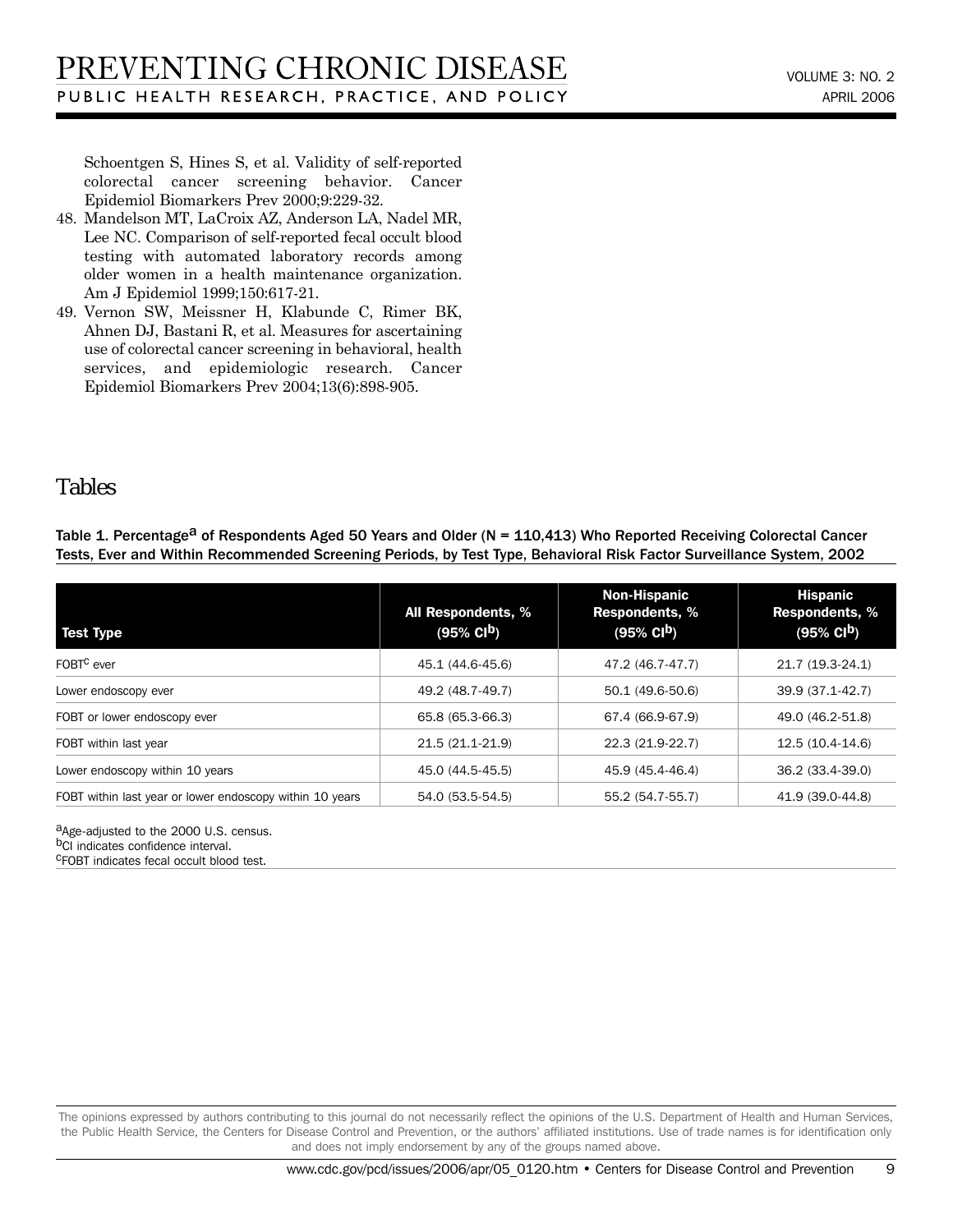Table 2. Percentage<sup>a</sup> of Non-Hispanic and Hispanic Respondents Aged 50 Years and Older (N = 110,413) Who Reported Receiving Colorectal Cancer Tests Within Recommended Screening Intervals, Behavioral Risk Factor Surveillance System, 2002

|                                                                                                                                                                         | <b>No. of Respondents</b> |                 | FOBT <sup>b</sup> Within 1 Year           |                                       | <b>Lower Endoscopy Within 10 Years</b>    |                                       |
|-------------------------------------------------------------------------------------------------------------------------------------------------------------------------|---------------------------|-----------------|-------------------------------------------|---------------------------------------|-------------------------------------------|---------------------------------------|
| <b>Characteristic</b>                                                                                                                                                   | <b>Non-Hispanic</b>       | <b>Hispanic</b> | Non-Hispanic,<br>% (95% CI <sup>C</sup> ) | Hispanic,<br>% (95% CI <sup>C</sup> ) | Non-Hispanic,<br>% (95% CI <sup>C</sup> ) | Hispanic,<br>% (95% CI <sup>C</sup> ) |
| <b>Total</b>                                                                                                                                                            | 104,733                   | 5680            | 22.3 (21.9-22.7)                          | 12.5 (10.4-14.6)                      | 45.9 (45.5-46.4)                          | 36.2 (33.4-39.0)                      |
| <b>Sex</b>                                                                                                                                                              |                           |                 |                                           |                                       |                                           |                                       |
| Male                                                                                                                                                                    | 40,325                    | 2153            | 23.4 (22.7-24.1)                          | 13.8 (10.1-17.5)                      | 47.8 (47.0-48.6)                          | 35.3 (31.0-39.6)                      |
| Female                                                                                                                                                                  | 64,408                    | 3527            | 21.6 (21.1-22.1)                          | 11.7 (9.4-14.0)                       | 44.5 (43.8-45.2)                          | 37.2 (33.6-40.8)                      |
| Age, y                                                                                                                                                                  |                           |                 |                                           |                                       |                                           |                                       |
| $50 - 59$                                                                                                                                                               | 41,155                    | 2459            | 18.1 (17.5-18.7)                          | $9.8(7.5-12.1)$                       | 37.2 (36.4-38.0)                          | 25.3 (21.9-28.7)                      |
| $60 - 69$                                                                                                                                                               | 29,150                    | 1731            | 24.7 (23.8-25.6)                          | 13.5 (10.5-16.5)                      | 49.7 (48.7-50.7)                          | 37.7 (33.0-42.4)                      |
| $70 - 79$                                                                                                                                                               | 23,449                    | 1106            | 27.4 (26.4-28.4)                          | 16.0 (9.5-22.5)                       | 55.5 (54.4-56.6)                          | 46.9 (38.9-54.9)                      |
| $\geq 80$                                                                                                                                                               | 10,979                    | 384             | 22.4 (21.1-23.7)                          | 13.1 (5.8-20.4)                       | 49.4 (47.7-51.1)                          | 50.5 (40.1-60.9)                      |
| <b>Education</b>                                                                                                                                                        |                           |                 |                                           |                                       |                                           |                                       |
| <high school<="" td=""><td>14,422</td><td>2242</td><td>16.8 (15.6-18.0)</td><td><math>6.4(4.3-8.5)</math></td><td>34.7 (33.2-36.2)</td><td>30.2 (26.0-34.4)</td></high> | 14,422                    | 2242            | 16.8 (15.6-18.0)                          | $6.4(4.3-8.5)$                        | 34.7 (33.2-36.2)                          | 30.2 (26.0-34.4)                      |
| High school graduate                                                                                                                                                    | 35,081                    | 1645            | 21.1 (20.4-21.8)                          | 18.2 (13.2-23.2)                      | 42.0 (41.1-42.9)                          | 36.5 (31.9-41.1)                      |
| >High school                                                                                                                                                            | 54,951                    | 1774            | 24.4 (23.8-25.0)                          | 17.3 (13.4-21.2)                      | 51.0 (50.3-51.7)                          | 45.1 (40.3-49.9)                      |
| Annual household income, \$                                                                                                                                             |                           |                 |                                           |                                       |                                           |                                       |
| $<$ 20,000                                                                                                                                                              | 2,176                     | 2650            | 19.2 (18.2-20.2)                          | $6.5(4.7-8.3)$                        | 36.7 (35.5-37.9)                          | 32.0 (28.1-35.9)                      |
| 20,000-34,999                                                                                                                                                           | 23,114                    | 1097            | 21.1 (20.3-21.9)                          | 17.7 (12.3-23.1)                      | 42.1 (41.0-43.2)                          | 39.6 (33.8-45.4)                      |
| 35,000-74,999                                                                                                                                                           | 23,916                    | 849             | 23.5(22.6-24.4)                           | 22.8 (15.8-29.8)                      | 50.0 (48.9-51.1)                          | 37.2 (29.6-44.8)                      |
| $\geq$ 75,000                                                                                                                                                           | 14,237                    | 272             | 26.7 (25.1-28.3)                          | 21.4 (13.3-29.5)                      | 57.1 (55.3-58.9)                          | 56.5 (47.4-65.6)                      |
| <b>Insurance</b>                                                                                                                                                        |                           |                 |                                           |                                       |                                           |                                       |
| Yes                                                                                                                                                                     | 96,838                    | 4943            | 23.0 (22.5-23.5)                          | 14.0 (11.7-16.3)                      | 47.2 (46.7-47.7)                          | 38.5 (35.5-41.5)                      |
| No                                                                                                                                                                      | 7,727                     | 730             | 13.8 (11.9-15.7)                          | $\overline{\phantom{a}}$ d            | 27.9 (25.5-30.3)                          | 20.3 (13.5-27.1)                      |
| Usual source of health care                                                                                                                                             |                           |                 |                                           |                                       |                                           |                                       |
| Yes                                                                                                                                                                     | 94,595                    | 4792            | 23.5 (23.0-24.0)                          | 14.3 (12.0-16.6)                      | 47.9 (47.3-48.5)                          | 40.4 (37.5-43.3)                      |
| No                                                                                                                                                                      | 9,915                     | 880             | 10.5 (9.4-11.6)                           | $6.5(2.3-10.7)$                       | 26.8 (24.8-28.8)                          | 21.5 (15.3-27.7)                      |

a<sub>Age-adjusted to the 2000 U.S. census.</sub> bFOBT indicates fecal occult blood test. cCI indicates confidence interval.

 $d$ Unstable estimate (relative SE >30%).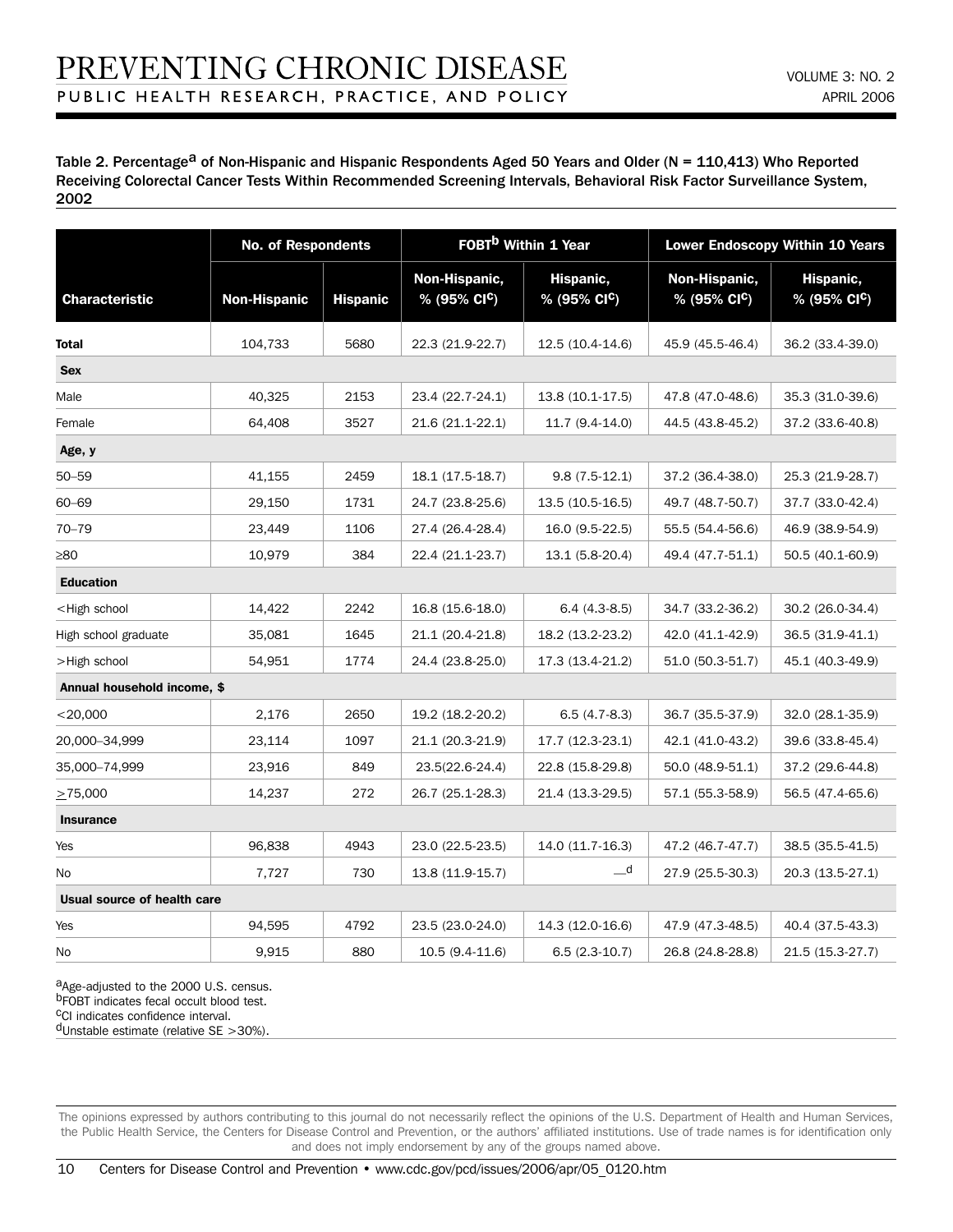#### Table 3. Adjusted<sup>a</sup> Odds Ratios (ORs) of Receiving Colorectal Cancer Tests, by Hispanic Ethnicity, Education, and Health Care Access, Behavioral Risk Factor Surveillance System, 2002

| <b>Characteristic</b>                                                                                    | <b>FOBT<sup>b</sup> Within Past Year</b><br>Adjusted OR (95% CI <sup>C</sup> ) | <b>Lower Endoscopy Within 10 Years</b><br>Adjusted OR (95% CIC) |  |
|----------------------------------------------------------------------------------------------------------|--------------------------------------------------------------------------------|-----------------------------------------------------------------|--|
| <b>Ethnicity</b>                                                                                         |                                                                                |                                                                 |  |
| Non-Hispanic                                                                                             | 1.00 ( $refd$ )                                                                | 1.00 ( $refd$ )                                                 |  |
| Hispanic                                                                                                 | $0.66(0.56-0.81)$                                                              | $0.87(0.77-0.99)$                                               |  |
| <b>Education</b>                                                                                         |                                                                                |                                                                 |  |
| >High school                                                                                             | $1.00$ (ref)                                                                   | $1.00$ (ref)                                                    |  |
| High school graduate                                                                                     | $0.89(0.83 - 0.94)$                                                            | $0.76(0.73-0.80)$                                               |  |
| <high school<="" td=""><td><math>0.65(0.60-0.72)</math></td><td><math>0.63(0.58-0.68)</math></td></high> | $0.65(0.60-0.72)$                                                              | $0.63(0.58-0.68)$                                               |  |
| <b>Insurance</b>                                                                                         |                                                                                |                                                                 |  |
| Yes                                                                                                      | $1.00$ (ref)                                                                   | $1.00$ (ref)                                                    |  |
| No                                                                                                       | $0.63(0.56-0.72)$                                                              | $0.63(0.56-0.70)$                                               |  |
| Usual source of health care                                                                              |                                                                                |                                                                 |  |
| Yes                                                                                                      | $1.00$ (ref)                                                                   | $1.00$ (ref)                                                    |  |
| <b>No</b>                                                                                                | $0.41(0.36-0.47)$                                                              | $0.43(0.39 - 0.47)$                                             |  |

aLogistic regression model included age, sex, race, Hispanic ethnicity, education, income, insurance, and having a usual source of health care. b<sub>FOBT</sub> indicates fecal occult blood test.

cCI indicates confidence interval.

dRef indicates referent group.

#### Table 4. Percentage<sup>a</sup> of Hispanic Respondents Aged 50 Years and Older Who Reported Receiving Fecal Occult Blood Test (FOBT), Lower Endoscopy, or Both Within Recommended Intervals, by Area and Test Type, Behavioral Risk Factor Surveillance System, 2002

| Area                 | <b>Hispanic Ethnicity,</b><br>% of U.S. Population<br>(2000 Census) | <b>No. of Hispanic</b><br><b>Respondents</b> | <b>FOBT Within 1 Year.</b><br>$\sqrt{95\%}$ CI <sup>b</sup> ) | <b>Lower Endoscopy</b><br><b>Within 10 Years,</b><br>$\frac{1}{2}$ % (95% CI <sup>b</sup> ) | <b>FOBT Within 1 Year</b><br>or Lower Endoscopy<br>Within 10 Years,<br>$\frac{1}{2}$ (95% CI <sup>b</sup> ) |
|----------------------|---------------------------------------------------------------------|----------------------------------------------|---------------------------------------------------------------|---------------------------------------------------------------------------------------------|-------------------------------------------------------------------------------------------------------------|
| <b>Northeast</b>     |                                                                     |                                              |                                                               |                                                                                             |                                                                                                             |
| <b>Massachusetts</b> | 6.8                                                                 | 148                                          | 24.1 (16.3-31.9)                                              | 47.1 (38.5-55.7)                                                                            | 61.5 (52.8-70.2)                                                                                            |
| New York             | 15.1                                                                | 103                                          | 16.7 (9.0-24.4)                                               | 37.3 (27.2-47.4)                                                                            | 49.5 (37.7-61.3)                                                                                            |
| New Jersey           | 13.3                                                                | 110                                          | 13.6 (7.3-19.9)                                               | 41.8 (29.0-54.6)                                                                            | 51.4 (40.2-62.6)                                                                                            |

aAge-adjusted to 2000 U.S. census. b<sub>CI</sub> indicates confidence interval. cUnstable estimate (relative SE >30%). (Continued on next page)